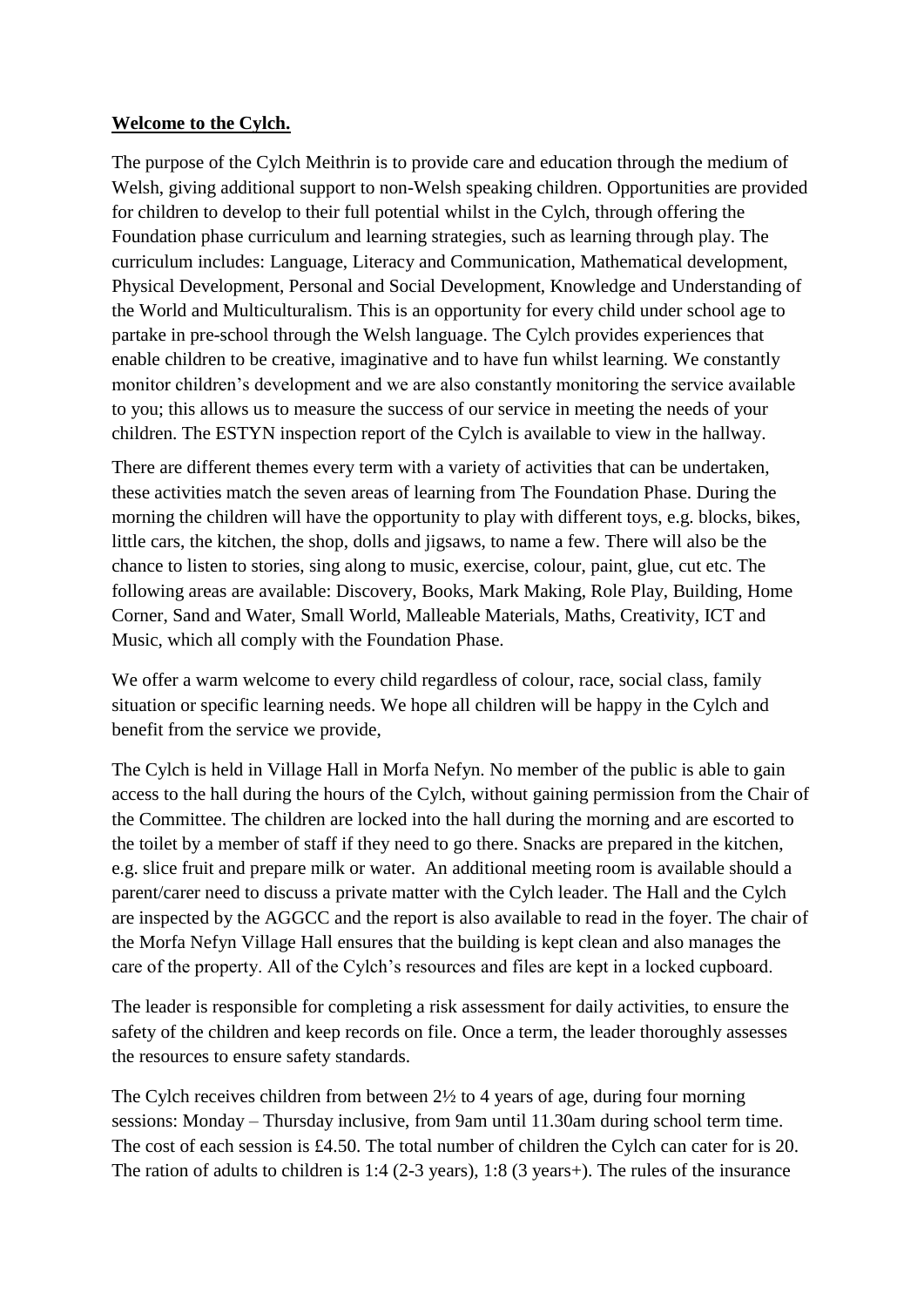prevents anyone from entering the building before 9am, to allow for staff carrying equipment. We kindly request that all parents wait for their children outside the building (weather permitting). Every child will be escorted into the hands of their parent/carer. It is essential that you inform the leader in person if someone else will be collecting your child from the Cylch.

In case of an emergency with your child, we will contact the person named on the child's registration form (P1) which is kept on the file at the Cylch. In such a situation, there are specific guidelines to follow. The staff will take every step in order to care for the children in such circumstances.

At least 2 members of staff will be present during each session of the Cylch; the leader and assistant, (rising to 3 members of staff if increasing numbers of children will require it). If needed supply staff cover absence, however if both members of staff are on a course, the Cylch will close for that day. You will be informed by letter if this situation arises.

The Cylch receives children with specific learning needs, in connection with Gwynedd's Integrated referral Scheme. For more information regarding this scheme, contact the Cylch leader.

The Cylch ensures that children are able to learn about safety, health and hygiene as part of the curriculum. The general policy expects that children will be usually dry, without nappies before attending the group. Accepting children of 2½ to the Cylch, it is understood that not all children may be at this stage, however parents must be on call to come in to change nappies if necessary, and to take dirty nappies away for disposal.

If your child suffers from sickness, such as vomiting or diarrhoea, we request that you keep them from attending the Cylch until at least 48 hours after the symptoms have ceased (see Cylch Meithrin/Parental agreement for more information regarding illnesses). If your child become sick during the Cylch we will contact you or the person noted on the child's registration form – P1 (held on file at the Cylch).

Please find below a summary of the policies and procedures for the Cylch. The policies are signed at the start of every year by the Chair of the Committee and the registered person, confirming that the Cylch is complying with every policy. The policies book is available to read on the noticeboard if you wish to read the policies in more depth.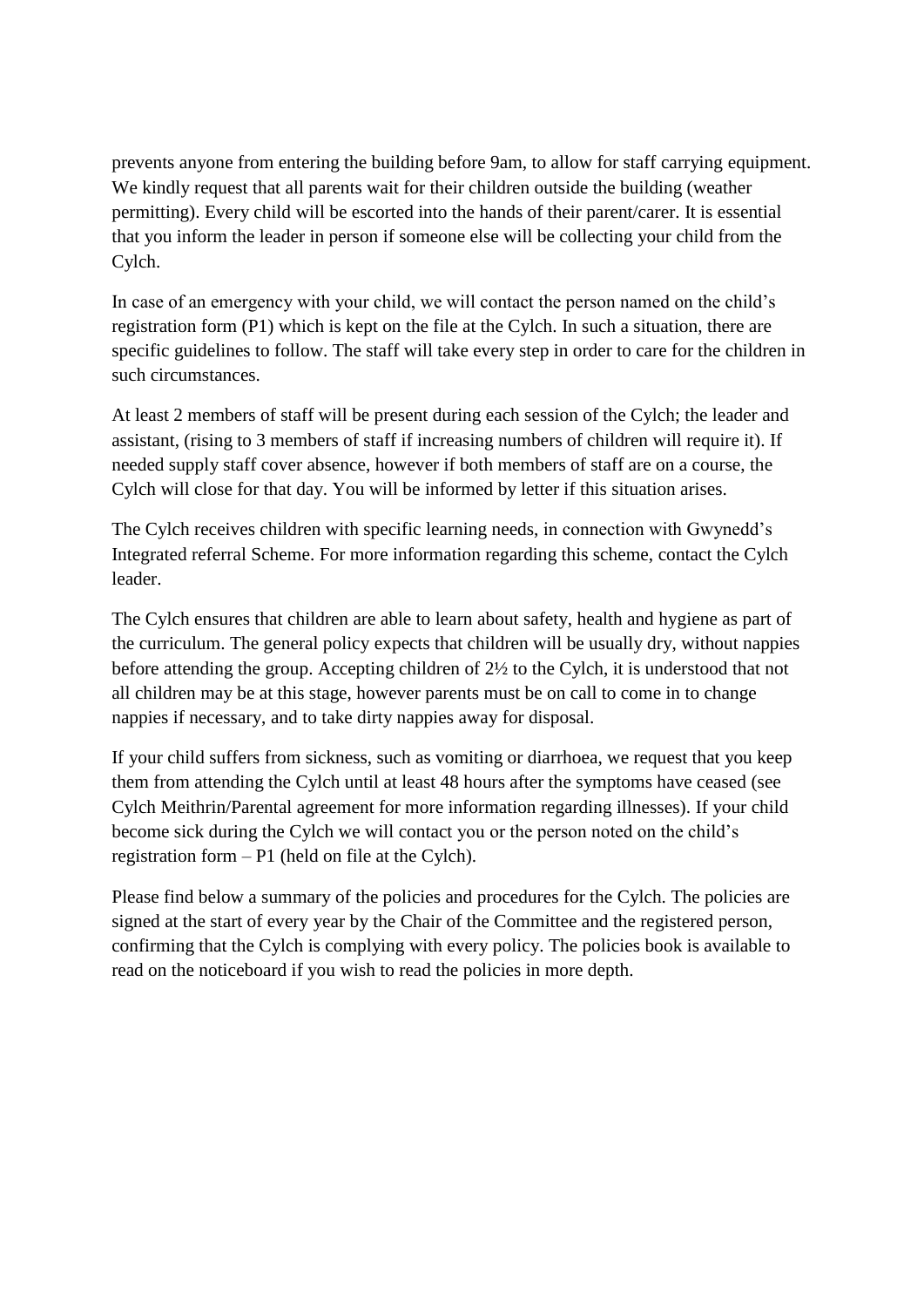## **Policies and Procedures:**

**Admissions:** The Cylch Meithrin provides Nursery education to children between 2½ and 4 years of age, through the medium of Welsh. We are able to admit up to 20 children per session.

Language Policy: The goal of the Cylch is to offer every pre-school child in the catchment area, the opportunity to experience pre-school through the medium of Welsh. The Cylch will ensure that all activities are conducted through the medium of Welsh. We will also ensure that no one is left out of activities because of their linguistic background.

**Equal Opportunities:** The intention of the Cylch is to ensure that every individual is accorded the same respect and opportunity. No child will be excluded on grounds of nationality, gender, race, colour, religion, age, disability, marital status, culture or social class. This includes opportunities to partake in activities; we offer equal treatment and respect for all individuals.

**Special Needs:** Our goal is to give every child the chance to benefit from a Welsh medium education. We co-operate with the local referral scheme and other agencies to give help and support to children and their parents.

**Behaviour Management:** We aim to provide an environment that is based on clear guidelines, delivered in a fair and consistent manner, in order to develop children's understanding of acceptable behaviour. The staff at the Cylch use positive reinforcement methods. We believe physical punishment is unacceptable.

**Bullying:** No form of bullying is acceptable at the Cylch Meithrin. The staff will take such cases seriously and encourage children to talk. Any behaviour that causes distress to another will be discussed with parents.

**Child Protection:** We aim to protect every child under our care. We are committed to ensuring that the rights of the child are a priority, and that every child is protected. We support the principles of the United Nations document "Rights of the Child" and The Children's Act 1989. We believe the Cylch to be a happy and safe environment where every child is important. We believe the happiness, safety and prosperity of every child is important.

**Health and Safety:** The Cylch will do all that it can, as far as is reasonably practicable, to ensure the health, safety and welfare of all children under our care, as well as that of staff, work experience students and visitors. Every child is insured against accidents under the Nursery Schools Organisation Insurance Plan.